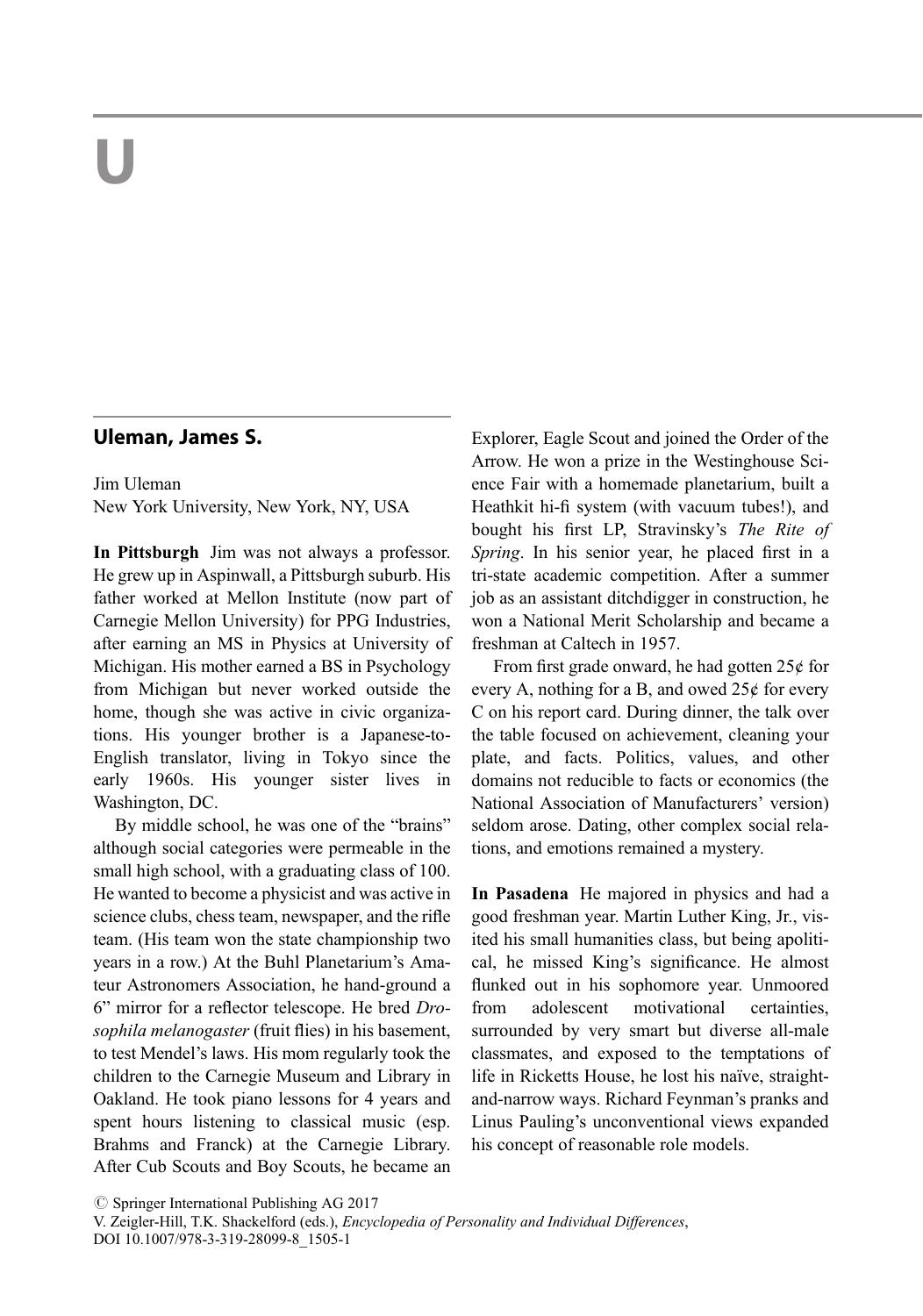Abraham Maslow delivered a series of guest lectures on self-actualization. Maslow stayed in a dorm suite down the hall from Jim, and his roommate invited him over for scotch. Conversation went on until 3 a.m. Folk songs at the Ash Grove in LA, O'Neill's Long Day's Journey Into Night, and Bartok's Music for Strings, Percussion, and Celeste by the LA Symphony Orchestra enriched and stirred his emotional life. The campus counseling center was little help. Jim flunked two quarters of abstract algebra. It was time to switch schools and majors. Maslow's example suggested that psychology could combine science and humanity. So he applied to five schools and only got into Michigan.

In Ann Arbor Jim lived in West Quad, had weekly "ego support" therapy, and worked to complete a psych major. But he could not ignore such campus events as teach-ins on racism in the North, picketing Woolworth's, and the political ferment that produced Students for a Democratic Society (SDS). He moved off campus his senior year and roomed with four liberals from Chicago. Being the only one in his apartment old enough to vote in the Nixon-Kennedy election of 1960, his roommates persuaded him to abandon his republican roots.

In the summer of 1960, he was a counselor at Michigan's Fresh Air Camp for emotionally disturbed children, run by Elton McNeil and Dave Wineman (Redl and Wineman [1957\)](#page-6-0). Then he entered the honors program in psych. Jim McConnell (The Worm Runner's Digest) taught honors and asked students for brief reports on three books of their choice. Jim's were Hebb's [\(1949](#page-6-0)) The Organization of Behavior, Shannon and Weaver's [\(1949](#page-6-0)) The Mathematical Theory of Communication, and Dollard and Miller's [\(1950](#page-5-0)) Personality and Psychotherapy. He met his future wife. After graduation in 1961, he got a summer job at the Mental Health Research Institute with Len Uhr and Charlie Vossler, and coauthored his first psychology paper (Uhr et al. [1962\)](#page-6-0). He applied to graduate schools and went to Harvard to become a clinical psychologist.

In Cambridge Jim's first year in the personality program in the Social Relations Department featured his advisors Dick Alpert's (aka Baba Ram Das) and Timothy Leary's experiments with LSD and psilocybin. Jim had a bad psilocybin trip the first time because he feared he might never get back to reality. The second trip was interesting and fun. But the drug scene split the faculty and students, culminating in a public discussion at 5 Divinity Avenue between Leary and Alpert on one side and Brendan Maher and Herb Kelman on the other, who insisted that "expanding your consciousness" was not part of the graduate curriculum. His future wife asked him to choose between the drug scene and her, so he dropped that scene. His classmate Naomi Weisstein ([1968](#page-7-0), [1969](#page-7-0), and the Chicago Women's Liberation Union) ridiculed that scene, as she gleefully collected parking tickets from the Cambridge Police.

Jim's first year support was in developmental psychology through the Palfrey Center, where cultural anthropologists Bea and John Whiting were conducting their Six Cultures Study. Weekly lunches with them, Roy D'Andrade, and others were memorable. Jim married at the end of his first year.

One day, Stanley Milgram asked him to throw a brick through the window of his classroom on the second floor of Emerson Hall. He did not obey. Both Jerry Bruner and Erik Erikson asked applicants to their seminars to write descriptions of why they should be admitted. Jim did and was turned down. He was a teaching assistant for George Goethals in his popular year-long undergrad developmental psychology course. He did a reading course in psycholinguistics with Roger Brown and Volney Stefflre. Classmates went off in multiple directions, some to the LSD commune in Brookline, some to become clinicians, and some into social psychology. Hans Eysenck's [\(1952](#page-6-0)) article suggested that clinical psychology was largely a placebo effect, and Jim could not find any outstanding examples of the much-touted Boulder Model ideal of clinician-scientist. A course on scoring the Rorschach and a field placement at Boston State Hospital hardened his skepticism about clinical psychology, so he abandoned the plan to become a clinician.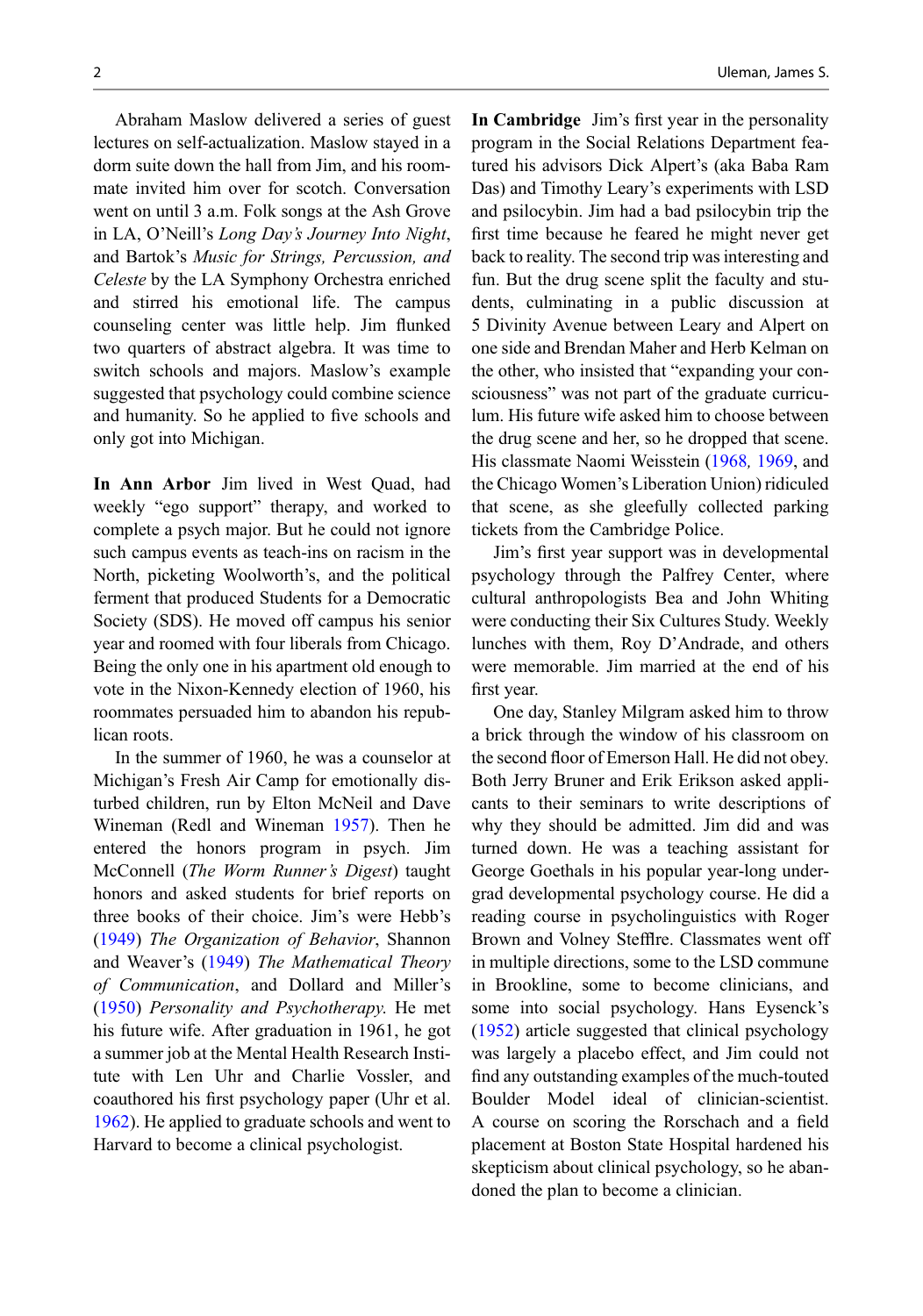His PhD in Social Psychology with a Concentration in Personality with Dave McClelland involved developing a TAT measure of the need for power (n Power). Dave Winter, a year behind Jim in the program, went on to base his career on this approach to personality and unconscious motivation. Jim's experience with developing the measure – by contrasting the content of TAT stories told by those whose "power motive" had been aroused with stories told by those not aroused – convinced him the method was unreliable. Although he split samples in half to cross-validate the measure, there were daily arbitrary decisions about what to include and what was ephemeral. The data forced him to develop a nonparametric statistical test (Uleman [1968](#page-6-0)) with Jerry Klotz in Harvard's Statistic department.

After four years in the program, he took a job at Michigan State University.

In East Lansing The obvious thing to do with a new personality measure is to seek evidence of reliability and validity. But reliability for a projective TAT measure is not straightforward, and validity criteria for power depend on a theory of social power. Even 50 years later, there are competing and inconsistent theories of power's nature and effects. In 1965, before the cognitive revolution came to social psychology, one place to begin was to posit that people higher in n Power would be more responsive to increments or rewards of power. So Jim tried adapting verbal conditioning to validate the scale. Although some publications resulted, with Gary VandenBos (Uleman and VandenBos [1971](#page-7-0)), results were slow in coming and underwhelming.

Oblivious to the field's rising expectations for publishing and getting grants, Jim indulged his curiosity by teaching graduate seminars on computer models and cognitive approaches to personality and supervising students' research on whatever interested them. Dan Wegner did an undergrad honors thesis, which led eventually to Implicit Psychology: An Introduction to Social Cognition (with Robin Vallacher [1977](#page-7-0)). He tried to find colleagues interested in causality but failed. He supervised clinical dissertations and spent a lot of time delighting in his growing family.

MSU hired almost 20 new psychology faculties in 1965–1967, so the atmosphere around tenure was fairly cut-throat, especially among those who came out of graduate school with ambition and clearly articulated research programs. Jim had not, so he did not get tenure. He was interviewed at five places. Only NYU made an offer, based partly on an old-boys-network recommendation from a Harvard faculty member. Although his family had deep roots in the East Lansing community – having helped start a "free school" (à la Summerhill), working on a local political campaign, and his wife being active in the potters' guild – they had to move on in 1971. It was a difficult stressful time. Lionel Tiger's Men in Groups [\(1969](#page-6-0)) captured some of the dynamics.

In New York Jim got tenure and became coordinator (director) of the Personality and Social Psychology Program, an elective role he held from 1975 to 1997. At first, he did research in multiple areas, largely depending on students' interests – memory and the shift to risk, the malleability of the Bem Sex Role Inventory (BSRI), and attribution phenomena. He supervised Harry Reis's dissertation, whose work on equity theory had started with Ladd Wheeler, recently departed to Rochester. Jim collaborated with a new colleague, Fred Miller, and his grad school friend Eliot Smith on an attribution study (Miller et al. [1981\)](#page-6-0). One summer, he devoured Lachman, Lachman, and Butterfield's [\(1979](#page-6-0)) Cognitive Psychology and Information Processing: Introduction.

Do attributions occur when not requested by experimenters? The question was in the air. Eliot and Fred had gathered some reaction time data on this question (Smith and Miller [1983](#page-6-0)), and Jim discussed it with his grad student, Laraine Winter. She was taking a seminar on memory from Murray Glanzer and returned 1 day with a proposal involving Tulving's principle of encoding specificity. Her idea became her MA thesis, and Winter and Uleman [\(1984](#page-7-0)), the first publication on "spontaneous trait inferences" (STIs). Mel Manis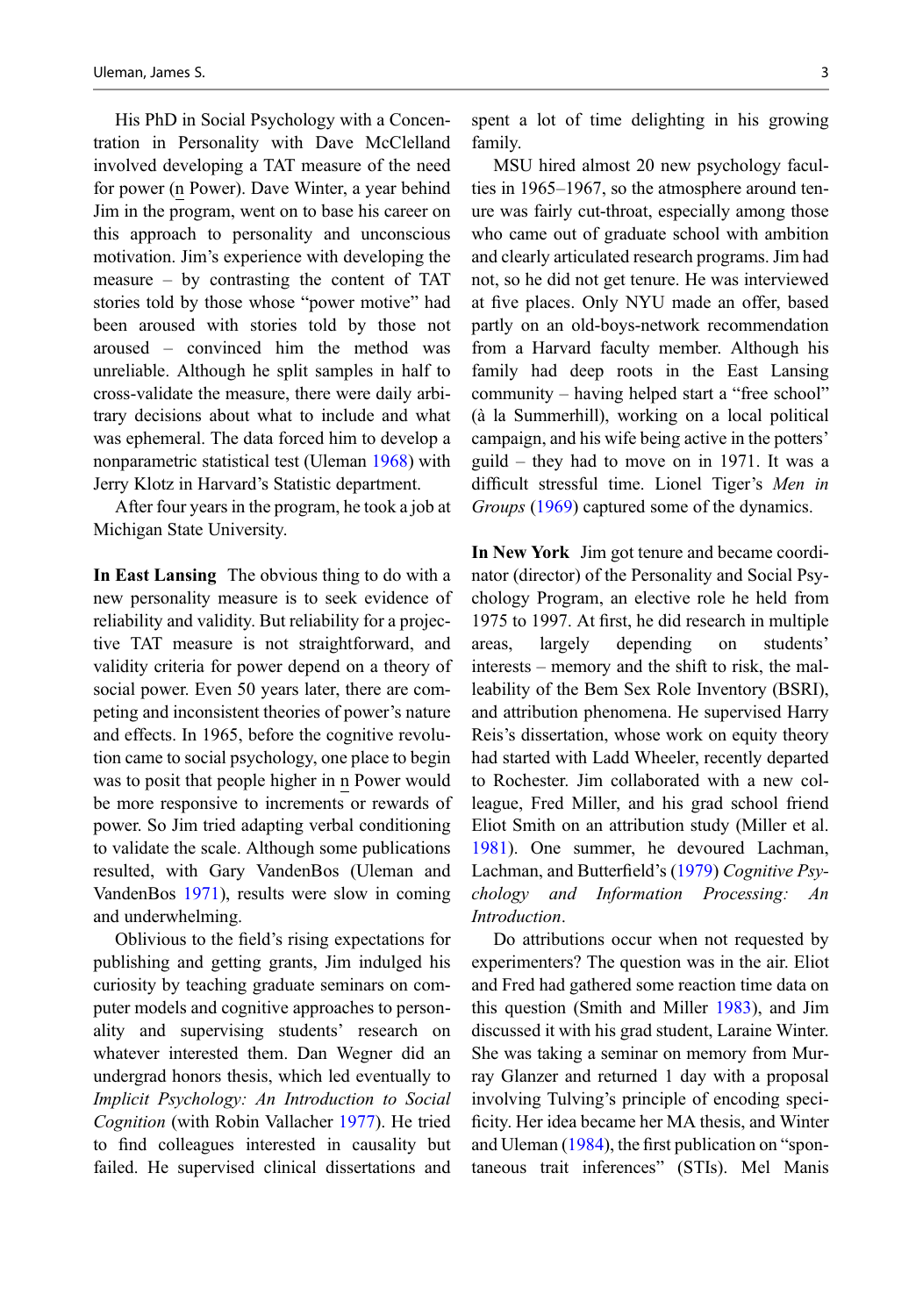accepted the paper at JPSP. Research on STIs continues to this day.

In 1981, the social program hired John Bargh straight out of Michigan and Tory Higgins and Diane Ruble (former colleagues at Princeton). Suddenly the social personality program had an identity; social cognition arrived at NYU, and Jim had found his intellectual home. In subsequent years, Shelly Chaiken and Yaacov Trope arrived, and Susan Andersen was hired in clinical (later emigrating to social). The senior faculty in personality social were marginalized. NYU became known for social cognition.

In 1984, a preprint of Jim's paper with Martha Weston on the BSRI [\(1986\)](#page-7-0) came to Bibb Latané's attention, and Bibb invited him to the Nags Head Conference on Sex Roles. Jim looked over the list of conferences and replied that he would rather attend the one on social cognition, submitting a draft of Winter and Uleman [\(1984\)](#page-7-0) as evidence of interest. He headed off to Nags Head with only the vaguest idea of the field, and a fresh copy of Fiske and Taylor's Social Cognition ([1984\)](#page-6-0) for quick reference. Eliot was the only participant he had known beforehand, but he met a remarkable group of participants. They included all the major journal editors doing social cognition: Dave Hamilton and Tom Ostrom of JESP, Jim Sherman and Mel Manis of JPSP, and Dave Schneider of Social Cognition. Others included Susan Andersen, Nancy Cantor, Shelly Chaiken, Susan Fiske, Patti Linville, Lenny Martin, and Bill Swann. Jim attended the conference for years, and these people (along with Don Carlston and others who migrated to Duck, NC) became his reference group. The group also thrives as the Person Memory Interest Group (PMIG). It awarded Jim the 2013 Ostrom Award in Social Cognition.

Jim joined the Society for Experimental Social Psychology (SESP) in 1984, was added to the editorial board of Social Cognition in 1986, and was the associate editor from 1994 to 2006. In 1988, he was promoted to full professor, and enjoyed 16 years of grant support from NIMH and NSF over the next 20 years.

Into Automaticity Automatic processes commanded intense interest in social psychology

in the mid-1980s, not least because of Bargh's chapter "Automaticity" [\(1984](#page-5-0)), and Greenwald's Implicit Associations Test (IAT). Jim's interest in STIs was based on their being unintentional, thus demonstrating that attributions (i.e., traits) are inferred without explicit intentions. He did not want to claim that STIs are automatic because Bargh made it clear that automaticity involves other criteria too. STIs met the "unconscious" criterion too. But it was unclear whether STIs required cognitive capacity or could be interfered with or controlled. Subsequent studies examined these criteria. Winter et al. [\(1985](#page-7-0)) suggested that they did not require cognitive capacity, but a more sensitive set of studies (Uleman et al. [1992](#page-7-0)) suggested they did. Subsequent work by others has confirmed this. Uleman and Moskowitz [\(1994](#page-7-0)) showed that one's goals when processing the STI-affording stimuli (behavioral traitimplying sentences) dramatically affect the frequency of STIs. So "spontaneous" turned out to be more accurate than "automatic."

Larry Jacoby spent a few years at NYU, talking about his process dissociation procedure (PDP) model and spending as much time with social as with experimental people. Jim was concerned that any demonstration that a cognitive process had some feature of automaticity made it "automatic" in many people's minds. "Control" needed an affirmative definition, and the PDP provided this. The PDP model had the additional advantage that it allowed for the simultaneous operation of both automatic and controlled processes in a single task. So Steve Blader and Jim did a series of studies to adapt STI procedures to the PDP (Uleman et al. [2005](#page-7-0)), documenting the importance of both automatic and controlled processes.

Bargh was getting so many requests to give talks and organize symposia on automaticity that he suggested to Jim that they edit a book. Mostly through John, they got a list of great contributors. The collection, Uleman and Bargh's [\(1989](#page-7-0)) Unintended Thought, was timely and widely cited. Later, Ran Hassin, a postdoc in the program, urged an update. Hassin, Uleman, and Bargh published The New Unconscious ([2005\)](#page-6-0), which has been even more widely cited.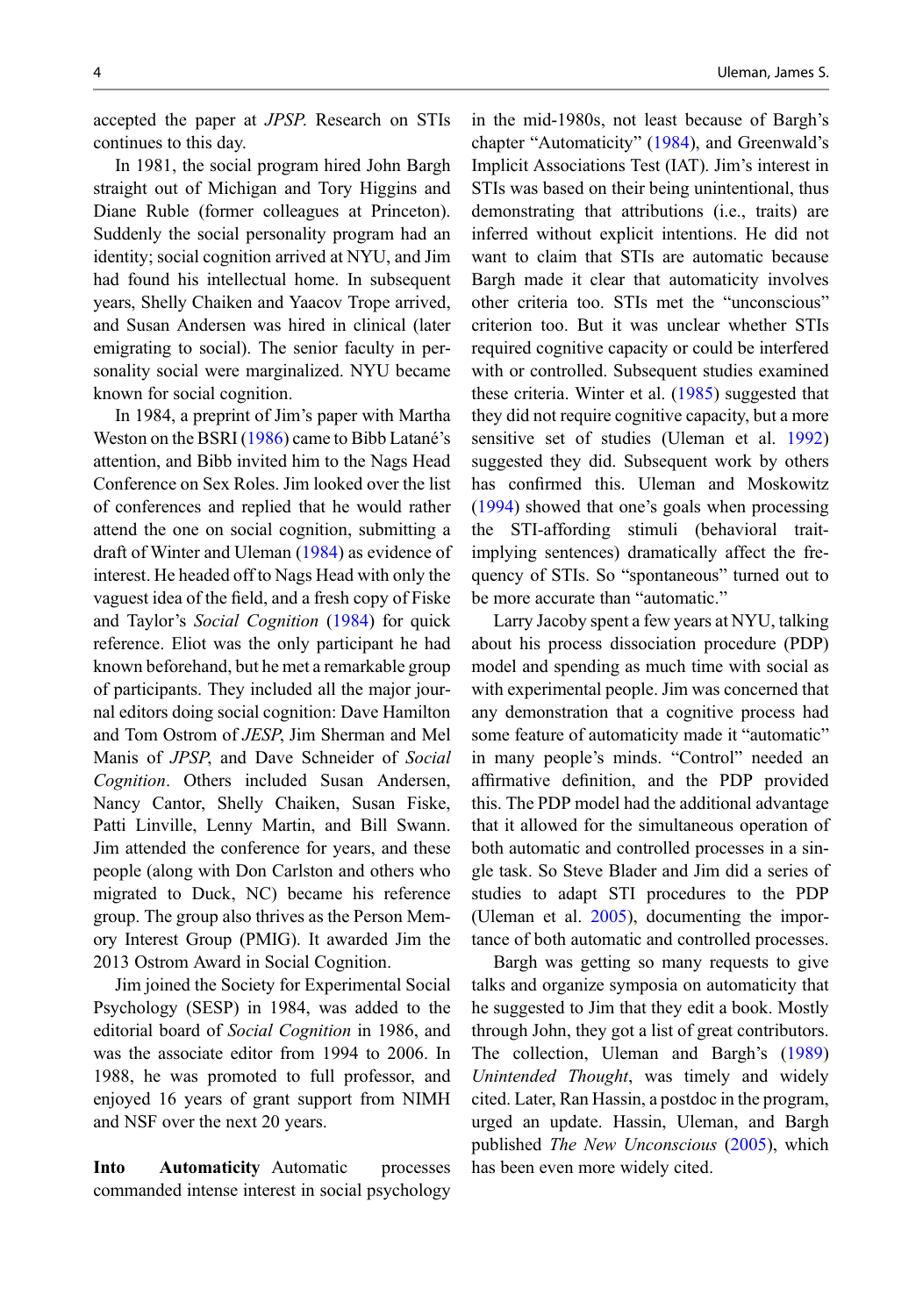Len Newman, Gordon Moskowitz, and Jim tried working a problem his colleagues (John and Tory) had long posed. How do you know that STIs refer to the actor and not just to their behaviors? Maybe participants merely categorized behaviors. Jim's student Alex Todorov finally got a satisfactory handle on this with the false recognition paradigm that has become standard (Todorov and Uleman [2002,](#page-6-0) [2003](#page-6-0), [2004\)](#page-6-0). Much of the blow-by-blow history of STI appears in Uleman et al. [\(2012](#page-7-0)).

Into Culture About 1990, Jim heard an early version of Markus and Kitayama's [\(1991](#page-6-0)) paper on individualism and collectivism (I-C) at SESP. His student Eun Rhee was interested. Professor Hoon Koo Lee had recently visited from Yonsei University and was interested too. They produced two papers, not on STI but on self-descriptions and individualism-collectivism (Rhee et al. [1995](#page-6-0), [1996\)](#page-6-0). The first found that Euro-Americans at NYU used more traits and fewer roles to describe themselves, that Koreans at Yonsei did the reverse, and that Asian-Americans at NYU were intermediate. The second showed that the structure of self-report I-C measures at the individual level varies by both culture and the group referred to. A follow-up to this last finding (Uleman et al. [2000\)](#page-7-0) showed that feeling close to others (an aspect of collectivism) also varies by group and culture. Midori Toyama was visiting NYU from Gakushuin University at the time, and Jim had known Gün Semin since 1994. A longdelayed follow-up is pending. It shows that I-C at the individual level is determined at least as much by the specific group referred to (family, kin, or friends) as by culture.

Culture also affects STI. Newman [\(1991](#page-6-0)) stumbled upon this in his dissertation when he looked for developmental trends in STI. His Hispanic high school sample did not show STI. He speculated that Hispanic culture's collectivism might be responsible. Subsequent work (Newman [1993](#page-6-0)) showed that STIs are more likely among those high on idiocentrism (a measure of individualism). So Jim collaborated with Mike Zárate and one of his students at UT El Paso, where most students are Chicano. They found

support for the suspected cultural difference (Zárate et al. [2001\)](#page-7-0). Thus for awhile, the conventional wisdom was that STI does not occur in collectivist cultures.

However, Yuki Shimizu ([2012\)](#page-6-0) of Saitama University showed otherwise in a developmental study of Japanese school children. She spent her 2011–2012 sabbatical at NYU and has collaborated with Jim since then. Her results have been replicated in Japan and in China, and now it is clear that those in East Asian cultures do form STIs but to a lesser extent. Lee et al. [\(2017](#page-6-0)) show that Euro-Canadians make more STIs than spontaneous situation inferences (SSIs) and Japanese form STIs and SSIs equally, consistent with East Asians' greater global (vs. analytic) cognitive and perceptual style.

Most interestingly, the difference between East Asian and Euro STIs is due to differences in automatic processes. Using Jacoby's PDP, Shi-mizu et al. [\(in press](#page-6-0)) showed that controlled processes in the false recognition paradigm do not differ between cultures. But automatic processes are more prominent among Euros than Asians. This suggests that cultural differences reflect automatic processes of which people are unaware and which are therefore difficult to control.

Into Social Neuroscience Daniela Schiller, a postdoc in Liz Phelps's lab at NYU, approached Jim about an fMRI study of primacy effects in impression formation. He agreed to collaborate, having no expertise or experience but being a neuroscience fan. They developed the stimuli and designed the study, and she and others in Liz's lab ran it. Schiller et al. [\(2009](#page-6-0)) found that BOLD responses in the amygdala and posterior cingulate cortex scaled parametrically with subsequent evaluations of the person stimuli. Importantly, stimuli were not consistently evaluated across participants. They dubbed this method – examining brain activation on the basis of subsequent stimulus evaluations – the "differential evaluation (DE)" method, analogous to the "differential memory (DM)" method that identifies brain areas involved in subsequent memories.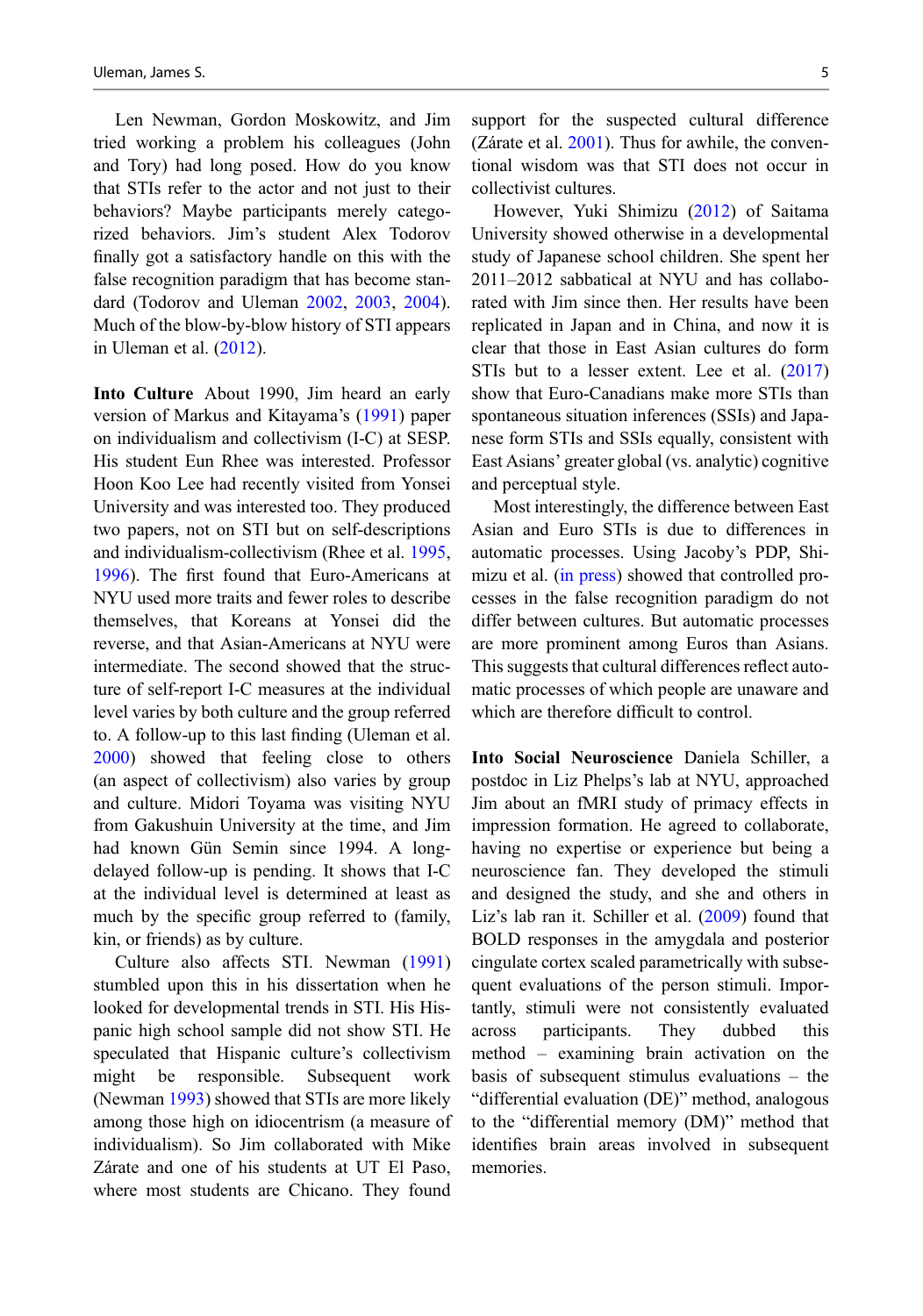<span id="page-5-0"></span>Other collaborations followed. Tobias Brosch, another Phelps postdoc, was interested in the fundamental attribution error (FAE). Brosch et al. (2013) asked participants how much each of 32 stimulus persons' behaviors was determined by their traits versus their situations. Stimuli were neutral in that there was no consensus on these judgments across participants or stimuli. BOLD responses showed that, relative to trials judged dispositional, situational judgments also engaged the dorsolateral prefrontal cortex, "potentially reflecting a controlled process that integrates situational information into attributions." Because these decisions did not depend on systematic stimulus features, this suggests that dispositional inferences do occur first and are then corrected by situational information.

Jeni Kubota (another Phelps postdoc) proposed more FAE work. Kubota et al. [\(2014](#page-6-0)) showed that physiological stress (via a cold pressor test) increases the FAE, a finding with many applied implications.

Into STI Processes The University of Lisbon was a hotbed of research on spontaneous inferences in 2009, with particular emphasis on underlying cognitive processes. Jim visited, agreed to supervise Tania Ramos on her 6-year Portuguese postdoc, and began collaborations with faculty. They developed and tested an inference monitoring hypothesis to distinguish spontaneous from intentional trait inferences (Ferreira et al. [2012\)](#page-6-0). Another Lisbon student, Diane Orghian, came up with a connectionist computer model to suggest how both STI and STT (spontaneous trait transference) may be produced by one rather than two cognitive systems (Orghian et al. [2015](#page-6-0)).

Are the traits in STIs actually causes? This question has been around for at least a decade. A doctoral student, Laura Kressel, found a method to exploit in her dissertation (Kressel and Uleman [2010,](#page-6-0) [2015](#page-6-0)). The studies showed that trait-act pairs have cognitive properties similar to nonsocial cause-effect pairs, although they do not settle this complex question (Uleman [2015\)](#page-6-0).

Another doctoral student, SoYon Rim, examined how STIs might be functional. Originally thinking of STIs as "automatic," Jim had assumed they are difficult to change and only arise after a lengthy proceduralization processes. But working with colleague Yaacov Trope, they found that STIs are quite responsive to context (Rim et al. [2009\)](#page-6-0). STIs are affected by how distant you think the target is and how abstractly you construe the target. SoYon also showed that an unconsciously primed affiliation goal makes STIs more likely and also links more positive traits to targets (Rim et al. [2013\)](#page-6-0).

Finally, Prof. Nancy C. Higgins (St. Thomas University, Fredericton, New Brunswick) approached Jim with some data from an honor student. It is known that if you memorize several lists of exemplars from the same category (e.g., trees: maple, elm, beech), it gets harder and harder to recall particular lists. Presumably this is because you spontaneously cluster items in memory by category, and therefore confuse lists' contents. This happens even when categories are implicit. Would the same thing happen if you memorized lists of behaviors that all implied the same unnamed trait? Nancy's student's thesis suggested that it would. So Jim asked Yuanbo Wang to see if she could replicate the effect. The effect held (Wang et al. [2016\)](#page-7-0) and showed the unconscious operation of proactive interference with multiple STIs. People spontaneously cluster memories for others' behaviors on the basis of their implicit trait implications.

In Conclusion "The scientist discovered spontaneous social inferences."

## References

- Bargh, J. A. (1984). Automaticity. In R. S. Wyer Jr. & T. K. Srull (Eds.), Handbook of social cognition (Vol. 3, pp. 1–43). Hillsdale: Erlbaum.
- Brosch, T., Schiller, D., Mojdehbakhsh, R., Uleman, J. S., & Phelps, E. A. (2013). Neural mechanisms underlying the integration of situational information into attribution outcomes. Social Cognitive and Affective Neuro-science, 8, 640–646. doi[:10.1093/scan/nst019.](http://dx.doi.org/10.1093/scan/nst019)
- Dollard, J., & Miller, N. E. (1950). Personality and psychotherapy: An analysis in terms of learning, thinking, and culture. New York: McGraw-Hill.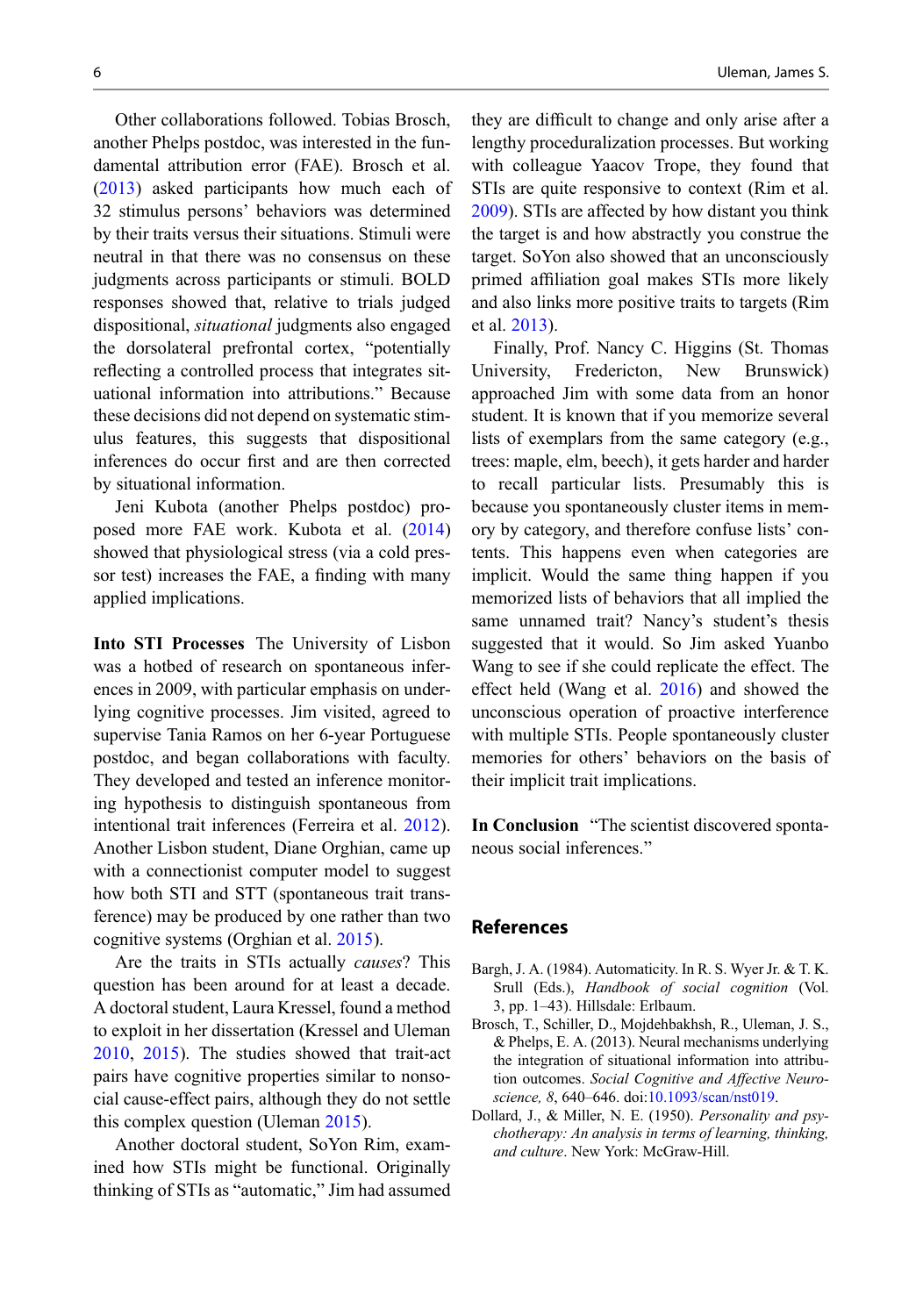- <span id="page-6-0"></span>Eysenck, H. J. (1952). The effects of psychotherapy: An evaluation. Journal of consulting psychology, 16(5), 319.
- Ferreira, M. B., Garcia-Marques, L., Hamilton, D., Ramos, T., Uleman, J. S., & Jerónimo, R. (2012). On the relation between spontaneous trait inferences and intentional inferences: An inference monitoring hypothesis. Journal of Experimental Social Psychology, 48, 1–12. doi[:10.1016/j.jesp.2011.06.013.](http://dx.doi.org/10.1016/j.jesp.2011.06.013)
- Fiske, S. T., & Taylor, S. (1984). Social cognition (1st ed.). Reading: Addison-Wesley.
- Hassin, R. R., Uleman, J. S., & Bargh, J. A. (Eds.). (2005). The new unconscious. New York: Oxford University Press.
- Hebb, D. O. (1949). The organization of behavior: A neuropsychological theory. New York: Wiley.
- Kressel, L., & Uleman, J. S. (2010). Personality traits function as causal concepts. Journal of Experimental Social Psychology, 46, 213–216.
- Kressel, L. M., & Uleman, J. S. (2015). The causality implicit in traits. Journal of Experimental Social Psychology, 57, 51–54. doi:[10.1016/j.jesp.2014.11.005.](http://dx.doi.org/10.1016/j.jesp.2014.11.005)
- Kubota, J. T., Mojdehbakhsh, R., Raio, C., Brosch, T., Uleman, J. S., & Phelps, E. A. (2014). Stressing the person: Legal and everyday person attributions under stress. Biological Psychology, 103, 117–124. doi[:10.](http://dx.doi.org/10.1016/j.biopsycho.2014.07.020) [1016/j.biopsycho.2014.07.020.](http://dx.doi.org/10.1016/j.biopsycho.2014.07.020)
- Lachman, R., Lachman, J. L., & Butterfield, E. C. (1979). Cognitive psychology and information processing: An introduction. Hillsdale: Erlbaum.
- Lee, H., Shimizu, Y., Masuda, T., & Uleman, J. S. (2017). Cultural differences in spontaneous trait and situational inferences. Journal of Cross Cultural Psychology.
- Markus, H. R., & Kitayama, S. (1991). Culture and the self: Implications for cognition, emotion, and motivation. Psychological Review, 98(2), 224–253. doi:[10.1037/](http://dx.doi.org/10.1037/0033-295X.98.2.224) [0033-295X.98.2.224](http://dx.doi.org/10.1037/0033-295X.98.2.224).
- Miller, F. D., Smith, E. R., & Uleman, J. S. (1981). Measurement and interpretation of situational and dispositional attributions. Journal of Experimental Social Psychology, 17, 80–95.
- Newman, L. S. (1991). Why are traits inferred spontaneously? A developmental approach. Social Cognition, 9(3), 221–253.
- Newman, L. S. (1993). How individualists interpret behavior: Idiocentrism and spontaneous trait inference. Social Cognition, 11(2), 243–269.
- Orghian, D., Garcia-Marques, L., Uleman, J. S., & Heinke, D. (2015). A connectionist model of spontaneous trait inference and spontaneous trait transference: Do they have the same underlying processes? Social Cognition, 33, 20–66.
- Redl, F., & Wineman, D. (1957). The aggressive child. New York: The Free Press.
- Rhee, E., Uleman, J. S., Lee, H. K., & Roman, R. J. (1995). Spontaneous self-concepts and ethnic identities in individualistic and collectivistic cultures. Journal of Personality and Social Psychology, 69, 142–152.
- Rhee, E., Uleman, J. S., & Lee, H. K. (1996). Variations in collectivism and individualism by ingroup and culture: Confirmatory factor analyses. Journal of Personality and Social Psychology, 71, 1037–1054.
- Rim, S., Uleman, J. S., & Trope, Y. (2009). Spontaneous trait inference and construal level theory: Psychological distance increases nonconscious trait thinking. Journal of Experimental Social Psychology, 45, 1088–1097.
- Rim, S., Min, K. E., Uleman, J. S., Chartrand, T. L., & Carlston, D. E. (2013). Seeing others through rosecolored glasses: An affiliation goal and positivity bias in implicit trait impressions. Journal of Experimental Social Psychology, 49, 1204–1209. doi:[10.1016/j.jesp.](http://dx.doi.org/10.1016/j.jesp.2013.05.007) [2013.05.007](http://dx.doi.org/10.1016/j.jesp.2013.05.007).
- Schiller, D., Freeman, J. B., Mitchell, J. P., Uleman, J. S., & Phelps, E. A. (2009). A neural mechanism for first impressions. Nature Neuroscience, 12, 508–514. doi:[10.1038/nn.2278](http://dx.doi.org/10.1038/nn.2278).
- Shannon, C. E., & Weaver, W. (1949). The mathematical theory of communications. Urbana: University of Illinois Press.
- Shimizu, Y. (2012). Spontaneous trait inferences among Japanese children and adults: A developmental approach. Asian Journal of Social Psychology, 15, 112–121. doi:[10.1111/j.1467-839X.2012.01370.x](http://dx.doi.org/10.1111/j.1467-839X.2012.01370.x).
- Shimizu, Y., Lee, H., & Uleman, J. S. (2017). Culture as automatic processes for making meaning: Spontaneous trait inferences. Journal of Experimental Social Psychology. 69(1), 79–85. doi[:10.1016/j.jesp.2016.08.](http://dx.doi.org/10.1016/j.jesp.2016.08.003) [003.](http://dx.doi.org/10.1016/j.jesp.2016.08.003)
- Smith, E. R., & Miller, F. D. (1983). Mediation among the attributional inferences and comprehension processes: Initial findings and a general method. Journal of Personality and Social Psychology, 44, 492–505.
- Tiger, L. (1969). Men in groups. New York: Random House.
- Todorov, A., & Uleman, J. S. (2002). Spontaneous trait inferences are bound to actors: Evidence from false recognition. Journal of Personality and Social Psychology, 83, 1051–1065.
- Todorov, A., & Uleman, J. S. (2003). The efficiency of binding spontaneous trait inferences to actors' faces. Journal of Experimental Social Psychology, 39, 549–562.
- Todorov, A., & Uleman, J. S. (2004). The person reference process in spontaneous trait inferences. Journal of Personality and Social Psychology, 87, 482–493.
- Uhr, L., Vossler, C., & Uleman, J. S. (1962). Pattern recognition over distortions, by human subjects and by a computer simulation of a model for human form perception. Journal of Experimental Psychology, 63, 227–234.
- Uleman, J. S. (1968). A nonparametric comparison of two small samples with many ties. Psychological Bulletin, 70, 794–797.
- Uleman, J. S. (2015). Causes and causal attributions: Questions raised by Dave Hamilton and spontaneous trait inferences. In S. J. Stroessner & J. W. Sherman (Eds.),